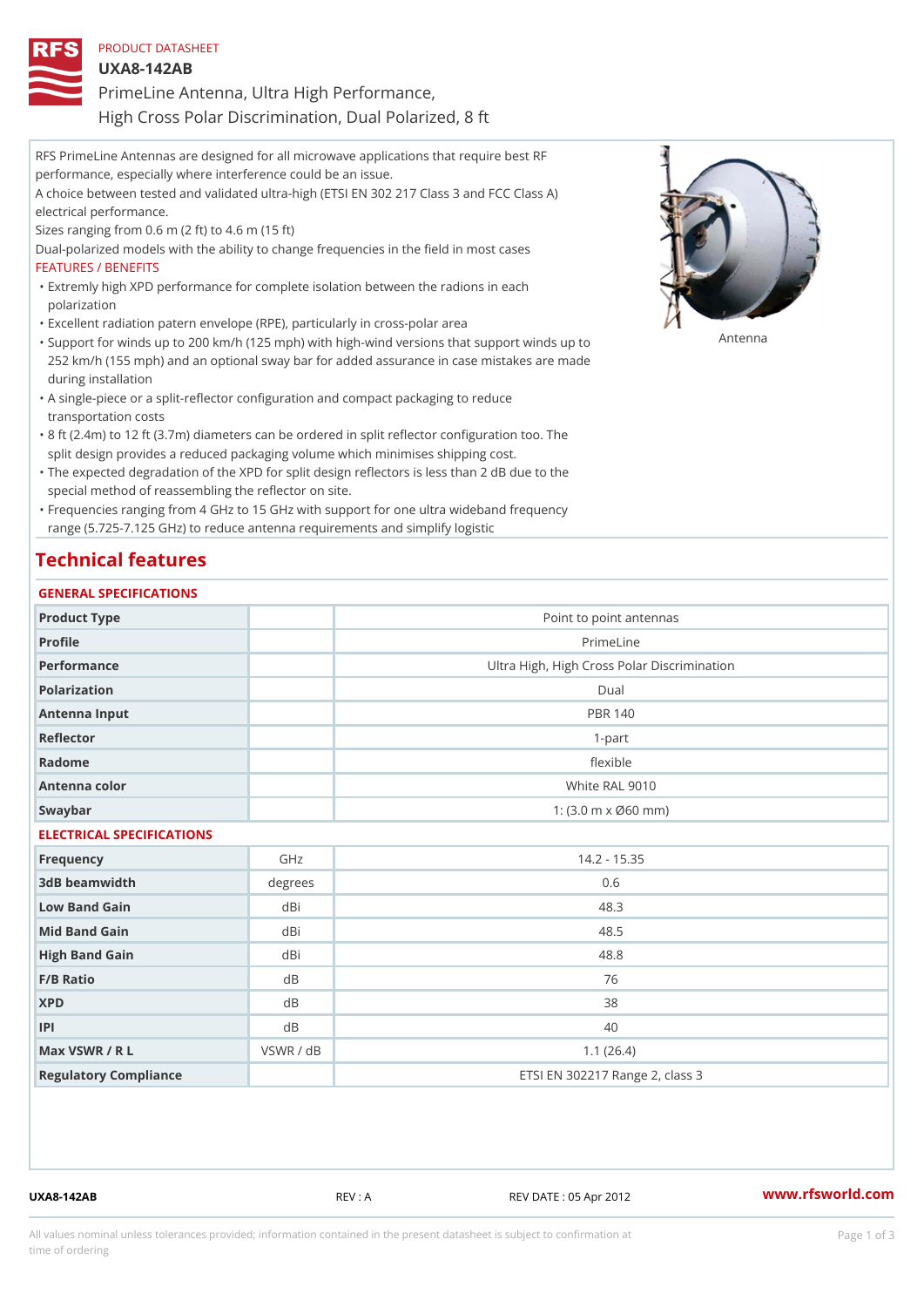# PRODUCT DATASHEET UXA8-142AB PrimeLine Antenna, Ultra High Performance, High Cross Polar Discrimination, Dual Polarized, 8 ft

| Diameter<br>8(2.4)<br>ft $(m)$<br>Elevation Adjustment<br>degrees<br>± 5<br>Azimuth Adjustment<br>degree:<br>± 5<br>degree:<br>Polarization Adjustment<br>± 5<br>Mounting Pipe Diameter<br>114(4.5)<br>$mm$ (in)<br>minimum<br>Mounting Pipe Diameter |  |
|-------------------------------------------------------------------------------------------------------------------------------------------------------------------------------------------------------------------------------------------------------|--|
|                                                                                                                                                                                                                                                       |  |
|                                                                                                                                                                                                                                                       |  |
|                                                                                                                                                                                                                                                       |  |
|                                                                                                                                                                                                                                                       |  |
|                                                                                                                                                                                                                                                       |  |
| $mm$ (in)<br>114(4.5)<br>maximum                                                                                                                                                                                                                      |  |
| kg (lb)<br>180 (396)<br>Approximate Weight                                                                                                                                                                                                            |  |
| Survival Windspeed<br>$km/h$ (mph)<br>200 (125)                                                                                                                                                                                                       |  |
| $km/h$ (mph)<br>190 (118)<br>Operational Windspeed                                                                                                                                                                                                    |  |
| <b>STRUCTURE</b>                                                                                                                                                                                                                                      |  |
| Radome Material<br>PVC coated fabric                                                                                                                                                                                                                  |  |
| FURTHER ACCESSORIES                                                                                                                                                                                                                                   |  |
| optional Swaybar<br>1: SMA-SK-60-3000A (3.0 m x Ø60 mm)                                                                                                                                                                                               |  |
| SMA-WK-8: Wind Kit<br>Further Accessories<br>SMA-SKO-UNIVERSAL-L : Universal sway bar fixation                                                                                                                                                        |  |
| MOUNTOUTLINE                                                                                                                                                                                                                                          |  |
| m <sub>m</sub><br>2616 (103.4)<br>Dimension A<br>(in)                                                                                                                                                                                                 |  |
| m <sub>m</sub><br>Dimension B<br>1450(57.1)<br>(in)                                                                                                                                                                                                   |  |

Dimension\_C

Dimension\_E

Dimension\_F

 $114$  m m (4.5 \_ i r )  $\sqrt{$  ii p  $\ge$ 

Dim\_D-

m m (in)

m m

mm (in)

m<sub>m</sub> (in)

460 (18.1)

190 (7.5)

310 (12.3)

1120 (44.1)

UXA8-142AB REV : A REV DATE : 05 Apr 2012 [www.](https://www.rfsworld.com)rfsworld.com